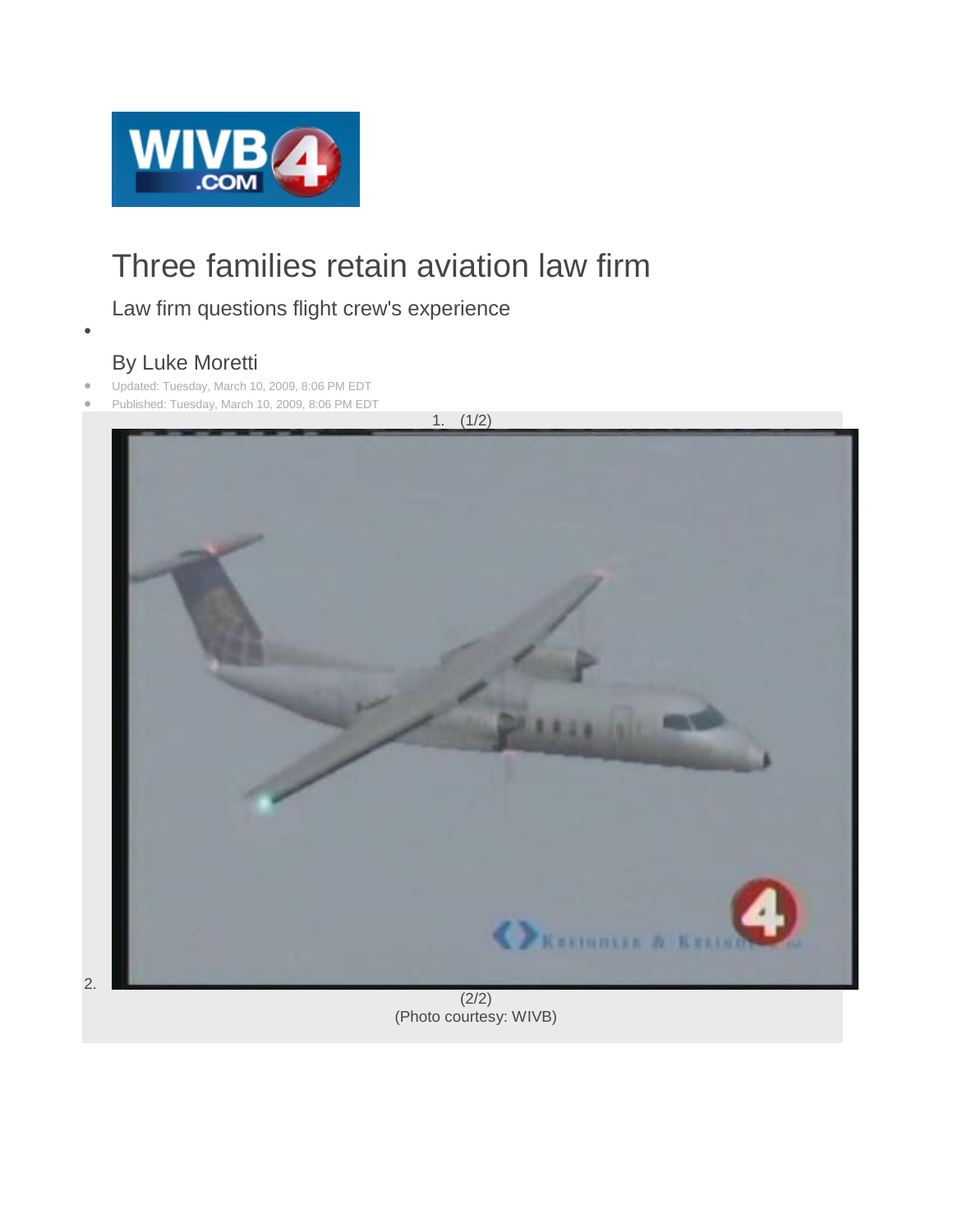NEW YORK, N.Y. (WIVB) - No one investigates like News 4 and we've learned **three families have retained a prominent aviation law firm in the wake of the crash of Flight 3407.**

**They are putting out some interesting theories about what may have gone wrong.**

**An animation of Flight 3407's final moments was pieced together by a New York City based law firm which specializes in aviation accidents.**

**The law firm, Kreindler and Kreindler, is doing its own investigation into what happened.**

Among the possible factors being examined, icing - the fact that it was a night time flight and pilot training.

We know from federal investigators that the pilots discussed ice buildup before the crash, and that the plane's auto-pilot was on during the approach to Buffalo.

## **The law firm, which has signed on to represent three families who lost loved ones, questions the flight crew's experience, and whether they were properly trained to deal with icing and stall recovery.**

According to Colgan Air, which operated the Continental commuter flight, Captain Marvin Renslow had 109 hours flying the aircraft as a pilot in command.

Why did the airplane suddenly stall and what role icing may have had in causing the stall are still unanswered questions.

Ice accumulation, according to the aviation law firm, may have required a higher power setting to maintain a safe airspeed.

One other question involves whether the plane's de-icing equipment was sufficient to handle the icing conditions that night.

At this point, federal investigators have concluded nothing about what caused the crash in Clarence Center that claimed the lives of 49 people onboard and one person on the ground.